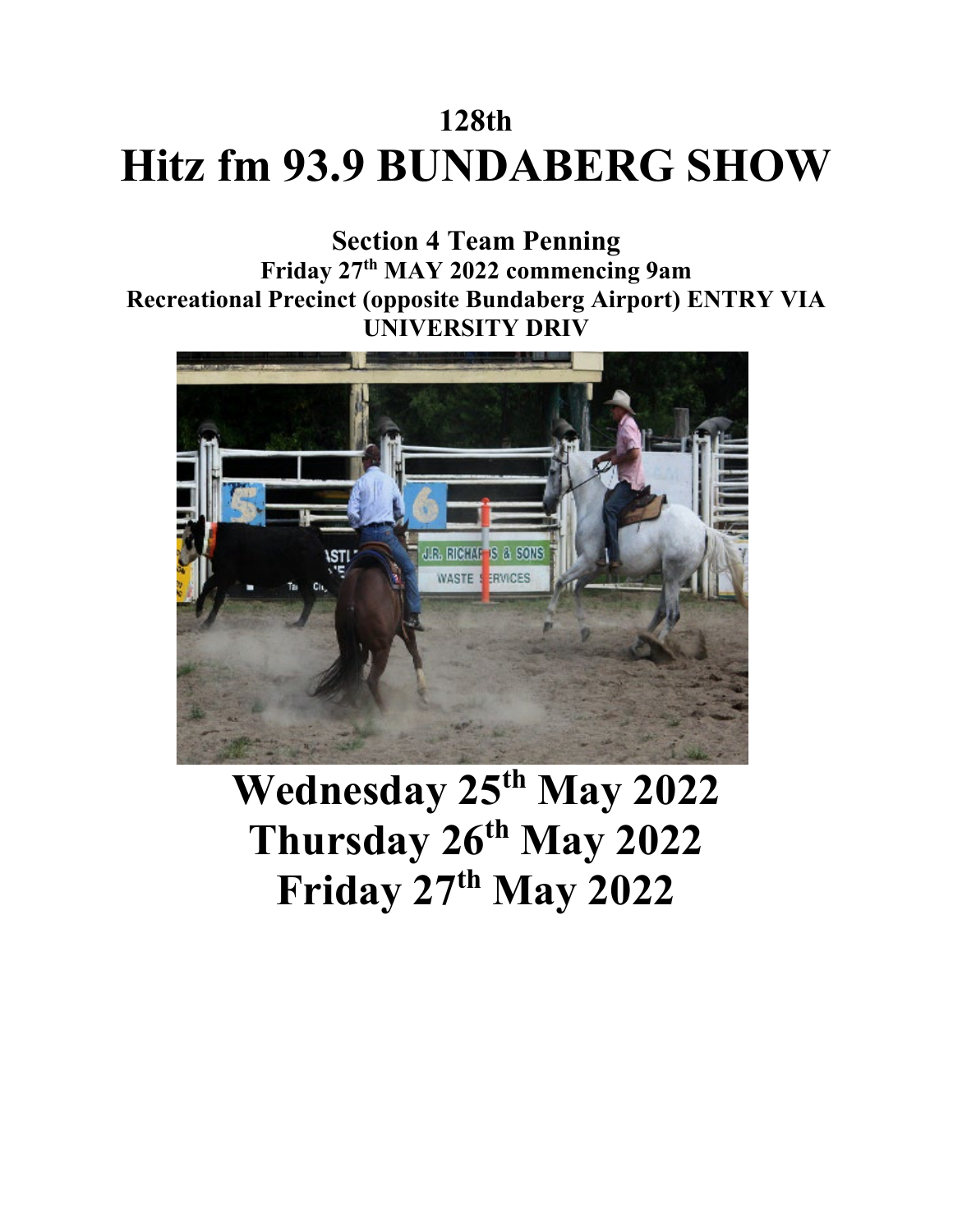#### PRIVACY STATEMENT

The Information provided by Exhibitors Is used by the Queensland Chamber of Agriculture Associations Inc. and the Bundaberg A.P. & I, Society Inc. to organize, process and conduct competitions at the Bundaberg AP  $& 1$  Society Inc show. By entering such competitions, you consent to your personal Information being used for this purpose Including this Information being made available to sponsors, breed Associations, the media, the public, promotional purposes. archival purposes, published in publications or asIt Is otherwise required by Law.

All exhibitors have the right to access and alter personal information concerning themselves in the terms of the Privacy Act. This can be done by contacting the QCAS CEO or by writing to QCAS WORKPLACE HEALTH AND SAFETY

All Queensland Chamber of Agriculture Societies Inc. affiliated Association Showgrounds are designated workplaces within the meaning of the

Workplace Health and Safety Act 2011 and exhibitors/competitors are required to ensure that they and all persons under their direction or control, including their contractors or subcontractors, comply with all requirements of the Act. The Queensland Chamber of Agriculture Associations Inc hold each exhibitor responsible to discharge Its obligations to provide and maintain a safe place and system of work during occupation by the exhibitor/competitor of any area of the affiliated Agricultural Associations Showgrounds/Precinct.

Each exhibitor/competitor will assess the risk to themselves, staff, volunteers, family, other exhibitors, Agricultural Society staff, show visitors, children and anyperson foreseeably affected by the presentation of their exhibit.

Exhibits will only be held and handled by competent persons whose experience Is known to the Exhibitor/ competitor.

The exhibitors/competitors are advised that the use of Primus Stoves, any heating or lighting appliances of a likecharacter, or any naked light, lsstrictly prohibited in Pavilions/stables/barns. Any exhibitors/competitors Intending to bring electrical equipment to the Showgrounds/Precinct will be required to ensure that such equipment Is fitted with a residual current protection and that all electrical lead s, tools and appliances have been Inspected by a licensed electrical contractor and are currently tagged. The use of double adaptors is prohibited, and all power boards must also be tested and tagged.

All exhibitors/competitors will comply with the requirements of the ACT end Its Regulations and Standards In every respect. This Is essential for the safety of all exhibitors/competitors and the general public. The ACT Imposes very severe penalties in the event of noncompliance with its provisions. Any exhibitors/competitors who do not comply will not be allowed to exhibit at "Queensland Chamber of Agriculture Association. affiliated Shows".

#### **BUNDABERG SHOW**

GATE ENTRY FEES:

| ADULT:-------------------------------\$20.00 |  |
|----------------------------------------------|--|
| STUDEN:T 6-17 yrs:------------\$10.00        |  |
| CONCESSION:----------------------\$10.00     |  |
| OVER 75 YEARS :-----------------FREE         |  |
| UNDER 6 YEARS:-----------------FREE          |  |

#### **PRE-PURCHASE TICKET ONLY**

FAMILY ONE DAY PASS \$50.00 (Available until Tuesday 24th May 2022) (Includes 2 Adult & 2 Children 15 yrs & under)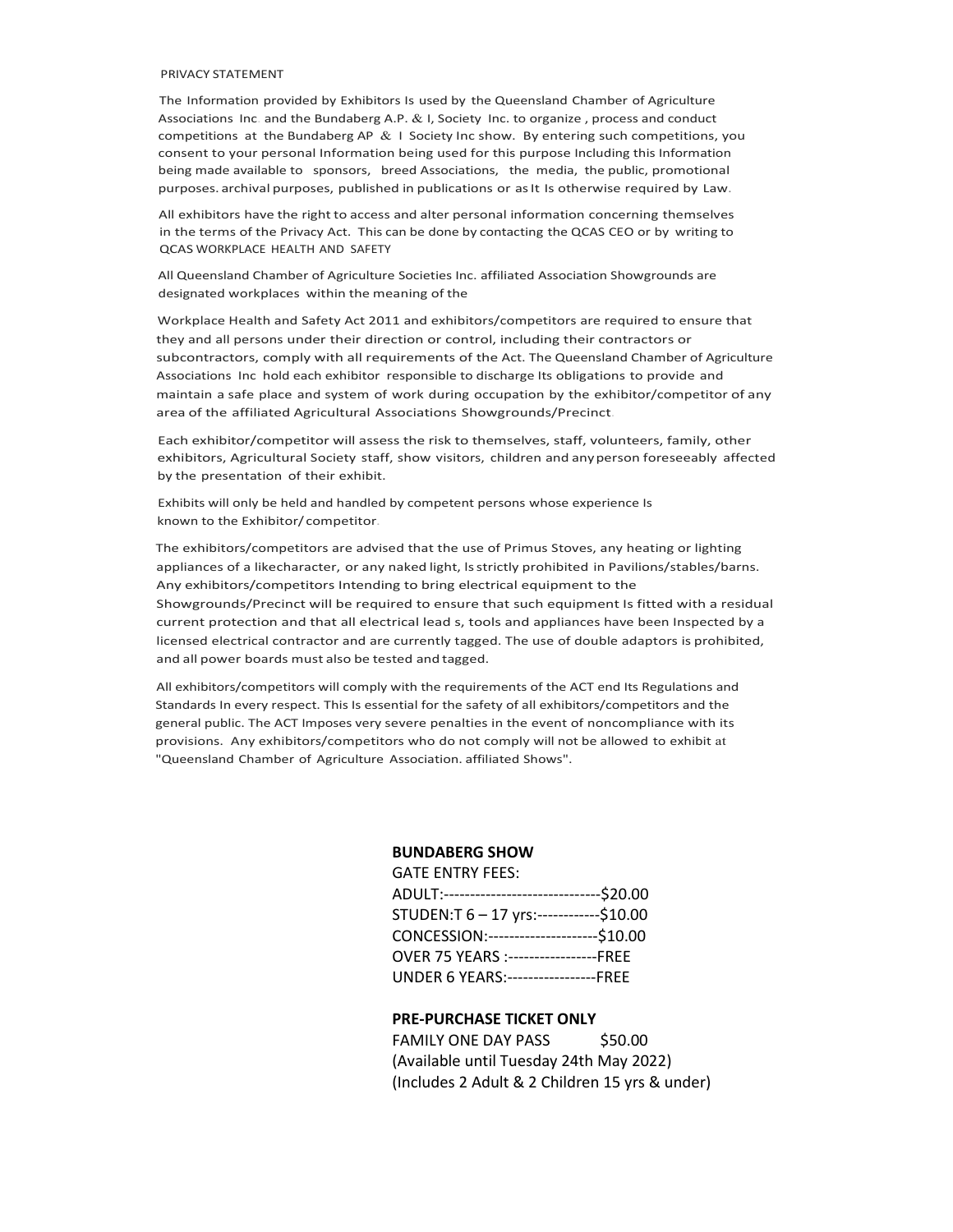1. **NOMINATIONS WILL BE ON ATTACHED NOMINATION FORM & EMAILED TO [secretary@bundabergshow.com.](mailto:secretary@bundabergshow.com)au**

#### 2. **PAYMENT DIRECT DEPOSIT: BSB 633 000, A/C 164779225 OR DELIVERED TO SHOW OFFICE WITH EFTPOS ONLY PAYMENT. NO CASH. ENTRIES ACCEPTED FROM 1st MAY, 2022 & close FRIDAY 20th MAY, 2022 at 5pm.**

- 3. Three riders per team each team has three runs
- 4. A rider may compete in more than one team, but any nominated team can only compete once.
- 5. Placings for Open, Juvenile and Wildcard will be determined by aggregate score of the team.
- 6. Prize money for the fastest run of the day with the most cattle penned in Open.

#### 7. **ALL COMPETITORS MUST SIGN A RELEASE & WAIVER OF LIABILITY** plus **HORSE HEALTH DECLARATION forms.**

- 8. Cattle levy of \$5.00 per run/rider is included in entry fee
- 9. All competitors must wear a Hat or Helmet and a Long Sleeve Shirt.
- 10. Complete teams to be advised with nominations.

 11. An adult can ride with children in the Juvenile event and direct the children, but cannot cut for the children. Adult must know the children and approval be given by Chief Steward.

12. Cheques made payable to Bundaberg A. P. & I. Society Inc.

#### 13. **Nominations with full payment to: Bundaberg Show Team Penning, Email: secretary@bundabergshow.com.au Bank Details Bendigo Bank BSB 633-000 A/C 164 779 225 Please put your surname TP as reference (ie. Smith TP)**

14. Contact Numbers: Nev Wallace Ph: 0458 514 316 *OR* Allan Samuels Ph: 0419 743 586 or 4156 1513

15. Stable and camping inquiries Bundaberg Show Society Office – Ph. Mob 0427266326 or email stable booking on supplied form.

#### **PRIZE MONEY: ALL PRIZE MONEY TO BE COLLECTED FROM THE SHOW OFFICE DURING THE SHOW FROM 4PM FRIDAY 27.5.22 TO SATURDAY 28.5.22. 2pm. Prize money not collected by that time will be returned to the Society's funds. All prize money and entry fees include GST which is payable by all competitors whether registered or not for GST purposes.**

#### **Classes Nominations**

- 1. *Open Team Penning \$180.00 per team (incl cattle levy) Prizemoney and Ribbons to*  $5^{th}$  *place* (\$2000 +50% of nominations + trophy). *First Place Trophies donated by the Bundaberg A.P. & I. Society Inc.*
- 2. *Juvenile Team Penning \$105.00 per team (incl cattle levy) Prizemoney and Ribbons to 3rd place* (50% of nominations) Riders under 18 years of age. *Must Wear Helmet*.
- 3. *Wildcard Team Penning \$20.00 per person. Prizemoney and Ribbons to 3rd place*. Teams will be drawn by judge. Number of runs/team will be determined by judge on the day with time permitting.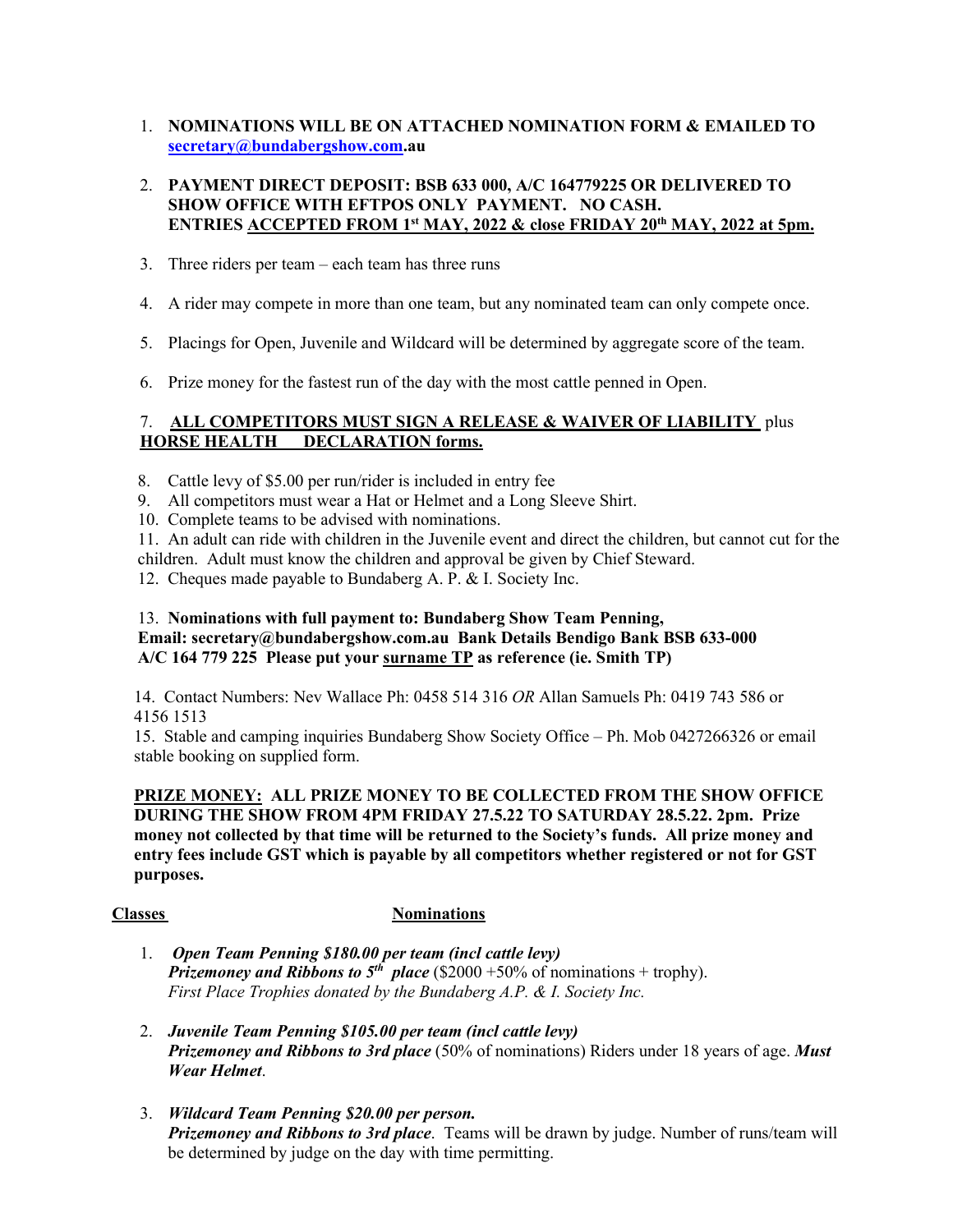# *Please Note: No rider will be allowed to compete unless Horse Health Declaration and Release & Waiver of Liability Form is completed and signed.*

#### **BUNDABERG REGIONAL SHOW TEAM PENNING RULES 2022**

*To be read in conjunction with Show Society Ground Rules*

- **1.** A Team consists of three (3) riders.
- **2.** A rider can compete in more than one team, but any nominated team can only compete once.
- **3.** Teams are placed according to the highest number of cattle penned in the fastest time.
- **4.** There are 30 head (or 21) of cattle used in the arena, with 10 (or 7) different coloured collars (3 head of cattle having the same colour). Cattle herds will be changed following the tenth (or  $7<sup>th</sup>$ ) penning run unless the decision has been made with remaining team/s and committee that the competition be completed with the existing cattle.
- **5.** The arena is divided into 2 sections. A line is drawn separating cattle and riders. This will be called the CATTLE line.
- **6.** Time for a run commences when the first horse's nose crosses the cattle line.
- **7.** The announcer will assign the colour of the collar when the first horse's nose crosses the cattle line.
- **8.** The team must cut three or less head of their assigned coloured cattle and pen them within
	- a) 2 minutes for Open events
	- b) 2 minutes for Beginner and Juvenile events
	- A warning bell/whistle will be given 30 secs prior to the finish time for the run.
- **9.** To call for time, one team member's horse must break the plane of the pen gate by raising his/her hand above their head. Any team member may call time after one or more head of cattle have been penned. All unassigned cattle (strays) must be completely on the herd side of the cattle line when claiming time or the team will be judged a 'no time'. A rider whose horse enters the pen while calling for time will be disqualified.
- **10.** A team can only call time once, and al riders must be on the pen side of the herd line.
- **11.** The line of the gate will be determined by the judge on the day and be explained to the competitors before commencement of the competition.
- **12.** No more than 5 head of cattle are allowed over the pen side of the cattle line. More than 5 head will result in disqualification.
- **13.** When the claimed cattle are over the cattle line, all riders must immediately cross the line to pen their cattle. No riders can go back across the cattle line to the herd side or the team will be disqualified.
- **14.** No time will be given if incorrect cattle are in the pen when time is called.
- **15.** At no stage are horse and rider permitted to enter the pen to remove any incorrect cattle (strays) or when claiming time. All horses must be under control when they reach the line of the gate.
- **16.** No blocking of cattle in the pen by any team member is allowed while other cattle are still being sought. This will result in disqualification.
- **17.** Once a team is in the arena any fall of horse and/or rider or lameness of horse will be up to the team to decide whether to continue or withdraw from their run.
- **18.** A fallen rider must re-mount prior to attempting to block or hold cattle or the team will be disqualified.
- **19.** Approved safety helmets must be worn by riders 18 years and under.
- **20.** No whips allowed in the arena. Rings and tie-downs are not permitted.
- **21.** A team using unnecessary rough handling or riding into the mob at excessive speed, excessive bumping, biting or forcing cattle to run into the arena structure or each other will result in disqualification at the judge's discretion.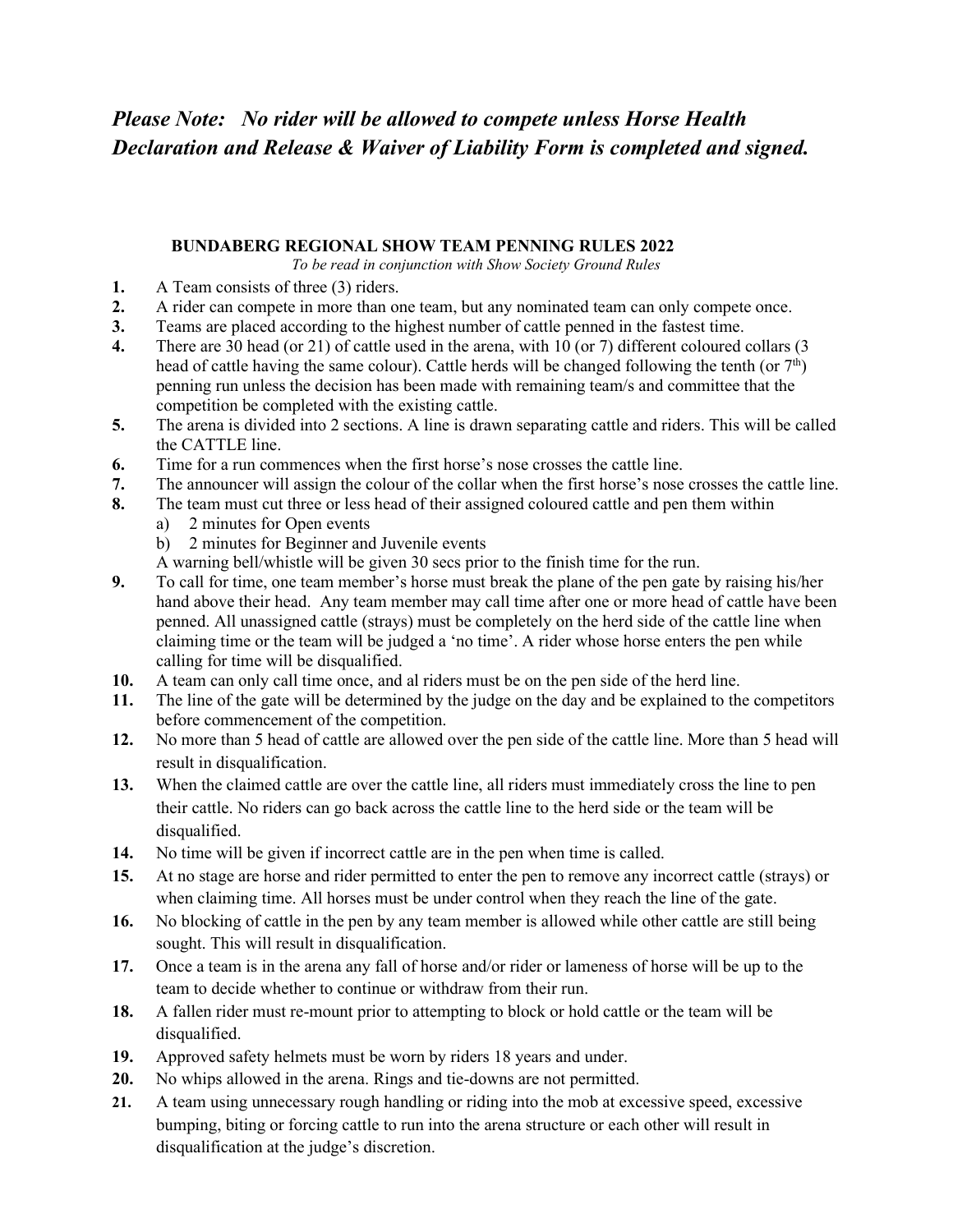- **22.** Unsportsmanlike conduct by a team or rider will result in disqualification. Unsportsmanlike conduct is defined as abuse of one's team members, horse or cattle and excessive use of foul language.
- **23.** At the judge's discretion, a team may be awarded a re-run if one or more of their cattle are deemed unsuitable. The time of the re-run will be at the judge's discretion.
- **24.** An elected committee of three people must be available to deal with any breaches of the rules or protests.
- **25.** The organising committee may vary the rules to suit the event at the time. Any variations of these rules are to be advised prior to the commencement of the event.
- **26.** In the event of a protest, the team protesting must submit in writing, with a fee of \$50, the reasons for their dispute. Should the protest be dismissed, no refund will be given. The committee's decision is final and all appeals will remain confidential.
- **27.** Teams will be called 3 times leading up to their designated run. If the team has not presented to the arena entry gate at the third call that run will be forfeited without refund.
- **28.** Dress code in the arena riders must wear a hat, cap or riding helmet, long-sleeve shirt with a collar, suitable riding pants and riding footwear.
- **29.** Stallions must be handled and ridden by a person 21 years or older and must not be left unattended on the grounds.
- **30.** No riders will be allowed to compete unless a Horse Health Declaration is completed and signed.

#### **GENERAL REGULATIONS FOR COMPETING IN OUR SHOW**

- **1. ENTRIES** –ALL ENTRIES FOR 2022 WILL BE ON TEAM PENNING ENTRY FORM AND EMAILED [secretary@bundabergshow.com.au](mailto:secretary@bundabergshow.com.au) with payment to BSB: 633 000, AC 164779225, OR DELIVERED & TO
- **2.** SHOW OFFICE FROM 1 MAY 22 TO 20 MAY 22. PAYMENT BY EFTPOS ONLY. NO CASH ACCEPTED. COVID PLAN.
- **3. PRIZEMONEY AND GST** AS PER PAGE 2.
- **4. AGE OF HORSE** Ages of all horses will date from  $1<sup>st</sup>$  August. Each horse foaled before  $1<sup>st</sup>$  August will
- **5.** be deemed to be one year old on 1<sup>st</sup> August of that year.
- **6. STALLIONS AND COLTS** All stallions and colts, irrespective of age, must be shown in led classes in a
- **7.** halter equipped with a chain or bit and must be in the charge of a competent handler 18 years and over and
- **8.** under control. Stallions and colts will be allowed to compete in special classes, showjumping events or in events specifically nominated by the Society. Stallions may not compete in hack classes. Male horses under 3 years are defined as colts and may only compete in classes specified for colts.
- **9. DRESS REQUIREMENTS** Handlers in Led Classes must be suitably attired. Shorts, singlets, thongs and similar attire are not permitted. All competitors in Hack and Riding Classes must wear coats and approved helmets Australian Safety Standard AS/NZS3838 or better. In Showjumping Classes riders must be correctly attired. Approved helmets Australian Safety Standard AS/NZS3838 or better must be worn. It is strongly recommended that competitors also wear back protectors. All competitors in sporting events must wear approved helmets Australian Safety Standard AS/NZS3838 or better or European Safety Standard EN1384VG1 or better. It is recommended that all drivers and passengers in harness classes wear approved helmets Australian Safety Standard AS/NZS3838 or better or European Safety Standard EN1384VG1. All competitors/persons riding a horse on the grounds of Bundaberg Show Society must wear approved helmets Australian Safety Standard AS/NZS3838 or better or European Safety Standard EN1384VG1 or better. ALL HELMETS REQUIRED TO BE WORN UNDER THIS RULE MUST BE SECURED AND FASTENED AT ALL TIMES. The Chief Steward has the right to exclude a competitor whose attire is inappropriate.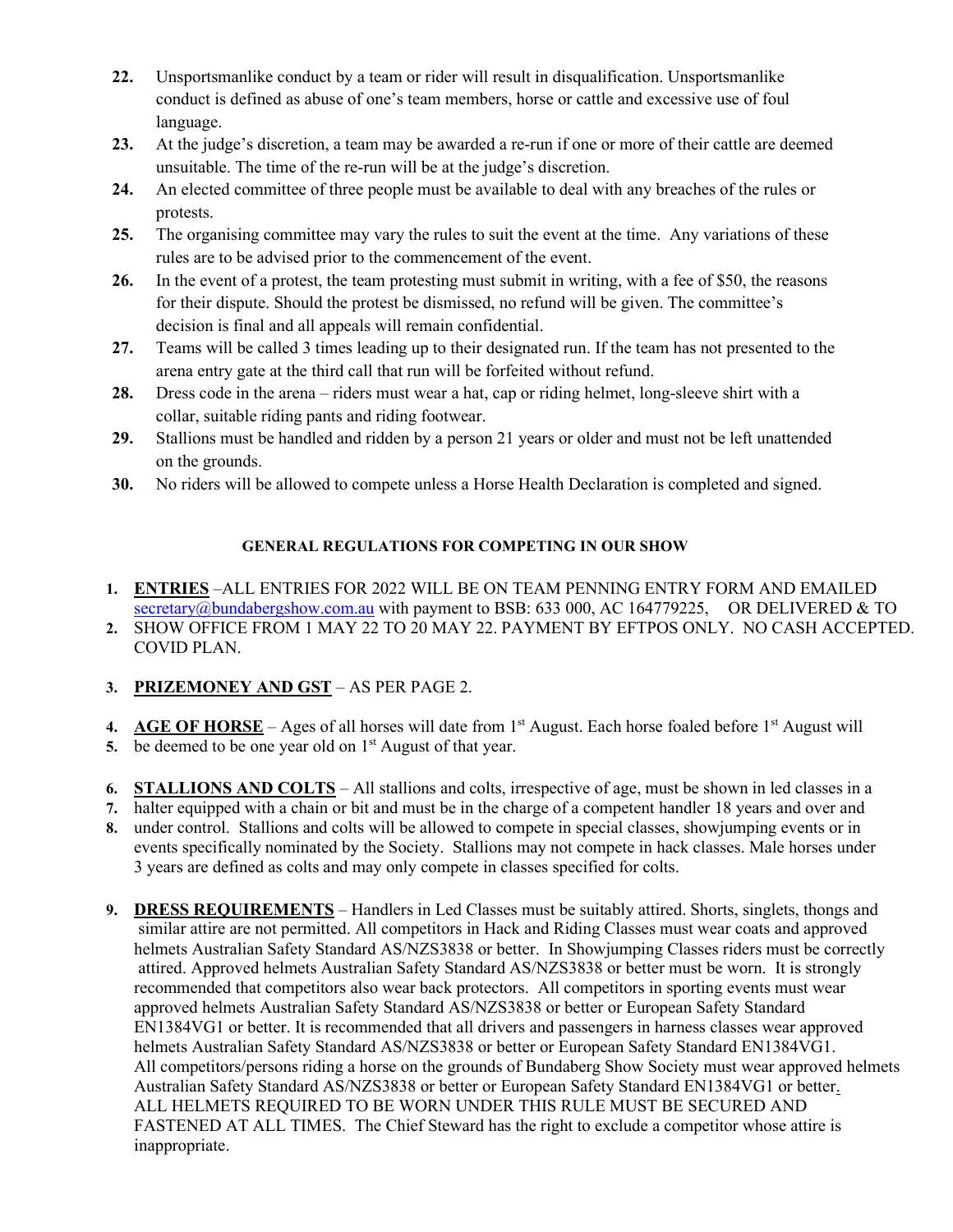- **10. LEASE** With respect to horses held on lease, the lessee shall be deemed to be the owner if the lessee has been in possession of the lease for a period of at least six (6) months prior to the first day of the 2018 Bundaberg Show. Proof of lease ownership is to be available on request.
- **11. AGE OF COMPETITORS** Lady or Gentleman Riders must be 17 years or over on the first day of the show. Junior Riders must be under 17 years on the first day of the show. Riders in the Open Sporting events must be 17 years or over on the first day of the show. Lead line competitors must be under 6 years on the first day of the show. Children under 6 years must not ride a pony/horse at the show unless otherwise stipulated for a particular event. Proof of age must be produced if requested by show officials (birth certificate, driver's licence, passport etc.). Riders in the Pony Hacks 12.2h and under must be under 17 years of age at the first day of the show. Pony Hacks over 12.2 may be ridden by adults. Riders in Hack and Galloway classes must be 12 years or over on first day of the show.
- **12. COMPETENCE OF COMPETITORS** Exhibits must only be held, handled or ridden by competent persons whose experience is known to the exhibitor/competitor. Risks identified by exhibitors/competitors must be eliminated or controlled by the exhibitors/competitors and particular attention must be paid to ensuring public safety and safety of other exhibitors/competitors. It is the responsibility of each exhibitor to ensure that the leaders/riders of their horses in judging rings, grand parades and exercise areas are capable of exercising control over the animals in their care. The exhibitors/competitors are required to ensure that they and all persons under their direction or control comply with all requirements of the current Workplace Health and Safety Act and the Bundaberg Show Society holds each exhibitor responsible to discharge its obligations to provide and maintain a safe place and system of work during occupation by the exhibitor/competitor of any area of the showgrounds. The Ringmaster or Steward may at any time require a person who does not appear to be able to ride or handle any horse, to dismount and leave the ring.
- **13. LEADING OF COMPETITORS** No competing horses/ponies are to be led up to the start or through the course in any showjumping events or sporting classes.
- **14. RING DELAYS** Once judging of a class has commenced, the Steward has the right to refuse entry to the class for competitors who are late. The Society accepts no responsibility if judging times conflict with one or more classes or events in which an exhibitor may be entered. Where a conflict may occur, it is the responsibility of the exhibitor to notify a withdrawal from either event. No ring shall be required to wait for a competitor or exhibitor who may be competing in another ring.
- **15. PROTEST** Any protest must be lodged in writing together with the Protest Fee of \$50.00 cash with the Secretary within 30 minutes of the events in question. The Disputes Committee decision shall be final and binding on all parties. No person shall have any claim against the Society or against any Committee member, member, employee, volunteer or agent of the Society in respect of any act, matter or thing done in good faith during or in connection with a protest.
- **16. ACCEPTANCE OF ENTRIES** All entries are accepted subject to the Rules of the Queensland Chamber of Agricultural Societies and to the Constitution and Rules of Bundaberg Show Society, in addition to any special regulations which appear in this Schedule.
- **17. JUDGE SUBSTITUTION** The Committee reserves the right to substitute a judge where desired.
- **18. EVENT CHANGE** The Committee reserves the right to cancel or alter an event.
- **19. INCORRECT NOMINATION** The President, Committee person or Chief Stewart shall have power to turn out any horse and rider from the ring in any class if they deem it is not entered correctly or they may give permission for them to enter the correct class. An exhibitor or competitor who competes in an event in which a person or animal is not eligible and has incorrectly been nominated, will be liable for a fine and disqualification at the discretion of the Disputes Committee. The owner of such animal will be considered equally liable with the rider of the animal.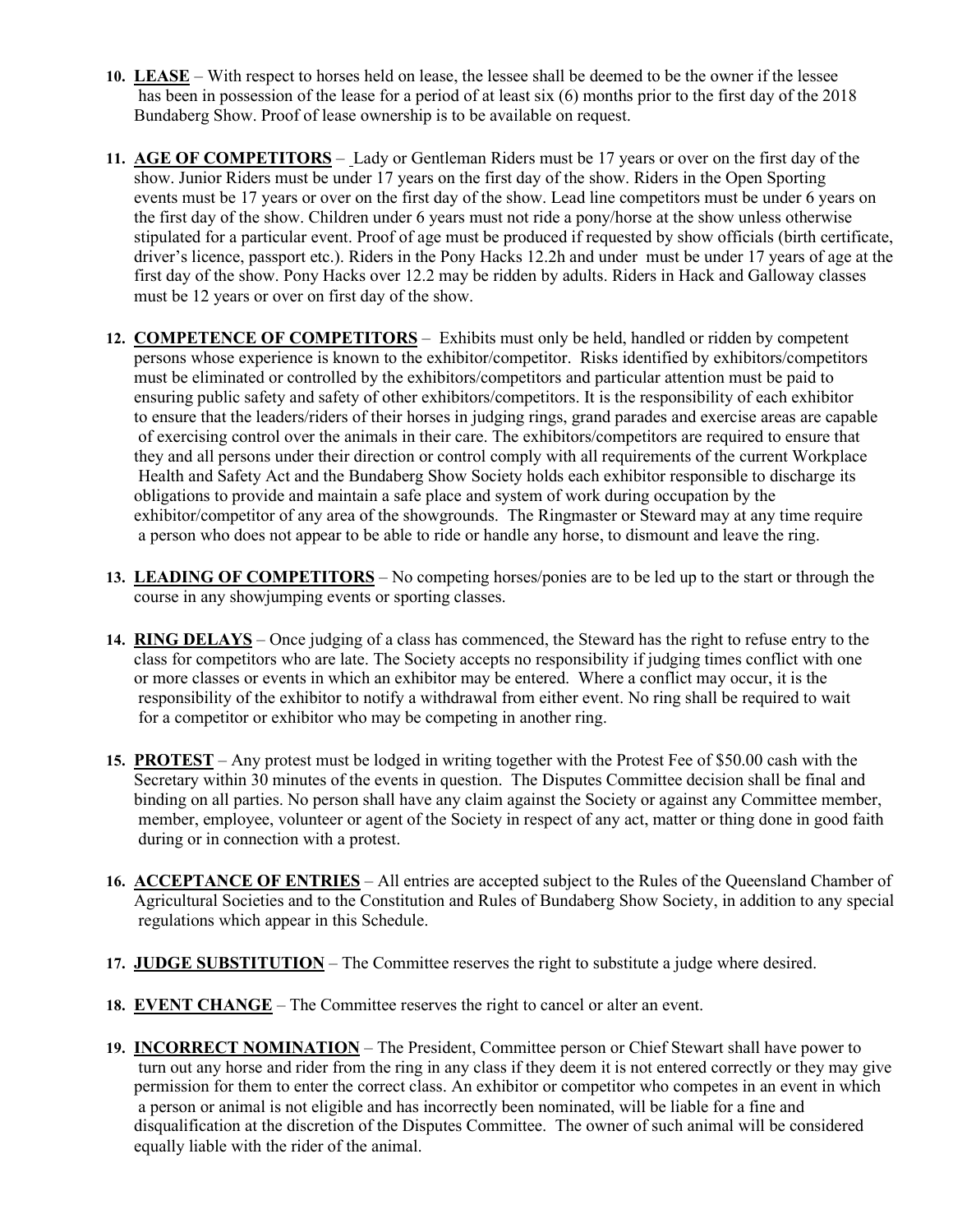- **20. RECOGNITION OF PENALTIES** Bundaberg Show Society may recognize and act upon any penalty imposed by any other similar society, organization or body in Australia or any person or exhibit.
- **21. JUDGE'S DECISION** The Judge's decision is final, and no discussion or correspondence will be entered into. The Judge may withhold a prize if, in their opinion, an entry is not of sufficient quality to warrant an award. No exhibitor or member of the exhibitor's family or employed by the exhibitor or any other person on behalf of the exhibitor shall approach a Judge with regard to a decision made by the Judge unless they first obtain permission from the Committee person in charge or Steward of the Section.
- **22. DIRECTIONS OF STEWARDS** All exhibitors must obey the directions of the Ringmaster, Chief Steward and Stewards. Failure to adhere to this may risk cancellation of entries, disqualification or fine at the discretion of the Society. Whilst in the main arena of the show, exhibitors and competitors will be under the direction of the Chief Steward and the Stewards in charge of the respective judging rings.
- **23. IMPROPER BEHAVIOUR** No person (including competitors) shall do or permit or suffer any act or thing to be done during the progress of any event or prior or subsequent thereto in connection therewith, which the Stewards or Committee shall deem to be fraudulent, corrupt, improper, or likely to cause other persons to be penalized. Any person causing a nuisance by loud comments on the decision of the judge or of otherwise unseemly behaviour will, after being cautioned, be expelled from the showgrounds and in the case of exhibitors be liable for disqualification. Any competitor who receives any physical or electronic communication aid during the judging of an event will have all nominations cancelled. The persons concerned may be asked to leave the showgrounds.
- **24. HORSE STALLS Competitors and Owners please note – There is a limited number of stables available. Horses are stabled at the exhibitors' risk. Bundaberg Show Society accepts no responsibility for the wellbeing of animals occupying stables during the Bundaberg show.** DEFINITELY NO TELEPHONE BOOKINGS WILL BE ACCEPTED AS NO STABLE WILL BE ALLOCATED UNTIL PAYMENT FOR SAME IS RECEIVED AND THE APPROPRIATE FORMS ARE FILLED OUT (SHOWJUMPERS PLEASE NOTE THIS). The stable steward Joan Steele will have control of all stables and will allocate stables to exhibitors. All stables are \$40.00 each for the period of the show.
- **25. STABLE FEES ARE TO BE PAID BY WEDNESDAY 15th MAY 2019 to allow allocation of stables to be finalized prior to the show period. In the event of any person placing horses in stables without authority, the horses will be removed at once by order of the Committee or Steward at the owner's risk and expense. Exhibitors/owners not carrying out the instructions of the stable steward may, if so decided by the Committee, be barred from competing and the animal removed from the grounds immediately. Visiting horses will be given preference over locals.**
- **26. CLEANING OF STABLES/YARDS** It is a Bundaberg Regional Council condition of our renting the stables that competitors must clean their allotted stables when removing their horses and prior to leaving the grounds. Please adhere to this or it may be necessary to charge a stable cleaning fee at future shows. We point out that Bundaberg Regional Council charges the Society a fee for each stable that is not cleaned. **ALL STALLS WILL BE ALLOCATED BY NUMBER & FEESS MUST BE PAID FROM 1.5.21 TO 20.5.21.**
- **27. CAMPING**  Competitors are welcome to camp on the grounds on payment of a camping fee of \$50.00 for the show period from 25<sup>th</sup> May 22 to Friday 6pm  $27<sup>h</sup>$  May 2022. Camping permits in the form of a card with tenant numbers will be issued by the Secretary on receipt of the fees from 1.may 22 to 20.5.22. All camping cards must be displayed in a prominent place (e.g., on dashboard of vehicle) throughout the whole show. Campers must follow the instructions of the Camping Steward or risk being required to leave the grounds.

#### **THERE WILL BE CAMPING SITES ALLOCATED BY NUMBER. ALL CAMPING IS TO BE 5 METRES APART.**

**28. PASSES FOR COMPETITORS** – Each competitor must either be a member of the Bundaberg Show Society or pay once to enter the grounds. Passes for competitors entering for the remaining show days will be issued on application to the Chief Horse Steward during the show period. They will be issued at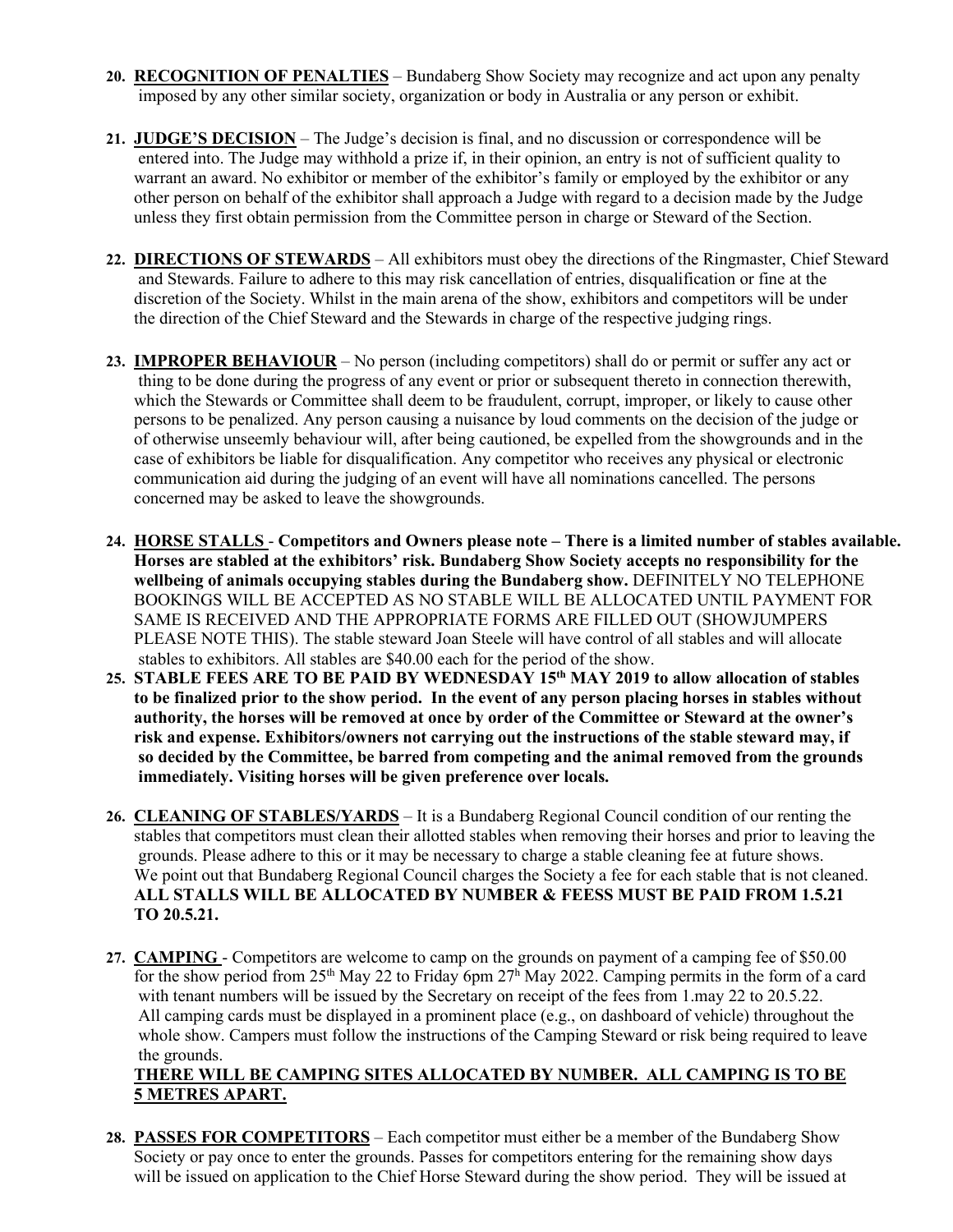his discretion and only if he considers the case warrants it.

- **29. DISCLAIMER** The Bundaberg Show Society will not be responsible for any error which may appear in this schedule or for any entry being in the incorrect class, nor will it be responsible or accountable for anything that may happen from any cause or circumstance whatsoever, to visitors or exhibitors, or to any animal, plant or article exhibited by them or to property brought to the showgrounds.
- **30. BREAKING OF RULES** Any person/persons breaking any of the Rules, By-laws or Regulations of the Bundaberg Show Society will be liable for a fine or disqualification from any further competition, as decided by the relevant Disputes Committee.
- **31. DOGS Dogs** must be kept in a closed float, vehicle or on a short leash and must be suitably muzzled as to prevent them from being able to injure or bite any person or other animal whilst on the showgrounds. **There are no exceptions.** No dogs are allowed at any time in the main arenas. The Society reserves the right to impound or have impounded any loose, stray or nuisance animal whilst on the showgrounds. Competitors are warned that the local Council Animal Control Officer may be periodically patrolling the grounds.

#### **32. FIRES AND ELECTRICAL EQUIPMENT – No fires are allowed on the showgrounds**.

Exhibitors/competitors are advised that the use of primus stoves, any heating or lighting appliance of a like character or any naked light is strictly prohibited in any building or area defined by the Queensland Fire and Rescue Service or any other area of the showgrounds. Any exhibitor/competitor intending to bring electrical equipment onto the showgrounds will be required to ensure that such equipment is fitted with earth leakage circuit breakers/residual current protection and that all electrical leads, tools, and appliances have been inspected by a licensed electrical contractor and currently tagged. This is essential for the safety of all exhibitors and the general public AND is a requirement of the current Electrical Safety Regulations. The use of double adaptors is prohibited, and all power boards must also be tested and tagged.

- **33. ELECTRIC FENCES** No electric fences whether energized or not, are allowed in any area of the showgrounds including the camping, parking or stable areas and the main arenas. **There are no exceptions.**
- **34. NO CRUELTY** Cruelty to horses is forbidden and will not be tolerated. Any competitor found guilty of committing a definite act of cruelty will be disqualified from taking part in the show. Cruelty includes but is not limited to excessive use of whips or spurs, using spurs with spikes, use of electric shock, jabbing the horse in the mouth with the bit persistently or excessively, rapping a horse, attempting to remount an exhausted, lame, or injured horse, hypersensitising
- **35.** any part of a horse, leaving a horse without adequate feed, drink or exercise, excessive exercise.
- **36. DRUGS** A person must not administer a prohibited substance or cause one to be administered to a horse. "Prohibited Substance" means any substance originating externally to an animal and whether or not endogenous to the animal, capable of affecting the performance of the animal by its action upon the animal. Anyone violating this rule will be dealt with by the Committee and risks disqualification. An exhibit to which a prohibited substance has been administered must be removed from the judging ring upon demand of the Ringmaster or steward. The Show Committee, in its discretion at any time, may cause an examination to be made of an exhibit by a Veterinary Surgeon who, in the course of such examination, may take such samples (including but without limitation to, urine, blood, saliva and faeces) from such exhibit as he considers necessary or advisable and have such samples tested by such methods and procedures as he considers appropriate, examine the exhibit for desensitised limbs. Any examinations/testing's are at the expense of the exhibitor/owner of the exhibit in question. The Show Society and any steward or agent of the Society shall not be liable to an exhibitor for the death of or for injury, damage or infection which may be sustained by his exhibit occasioned by or arising out of any act or omission of any steward or agent of the Society during the course of the testing of the exhibit, whether due to the negligence of any such steward, agent or otherwise.

\*\*\*\*\*\*\*\*\*\*\*\*\*\*\*\*\*\*\*\*\*\*\*\*\*\*\*\*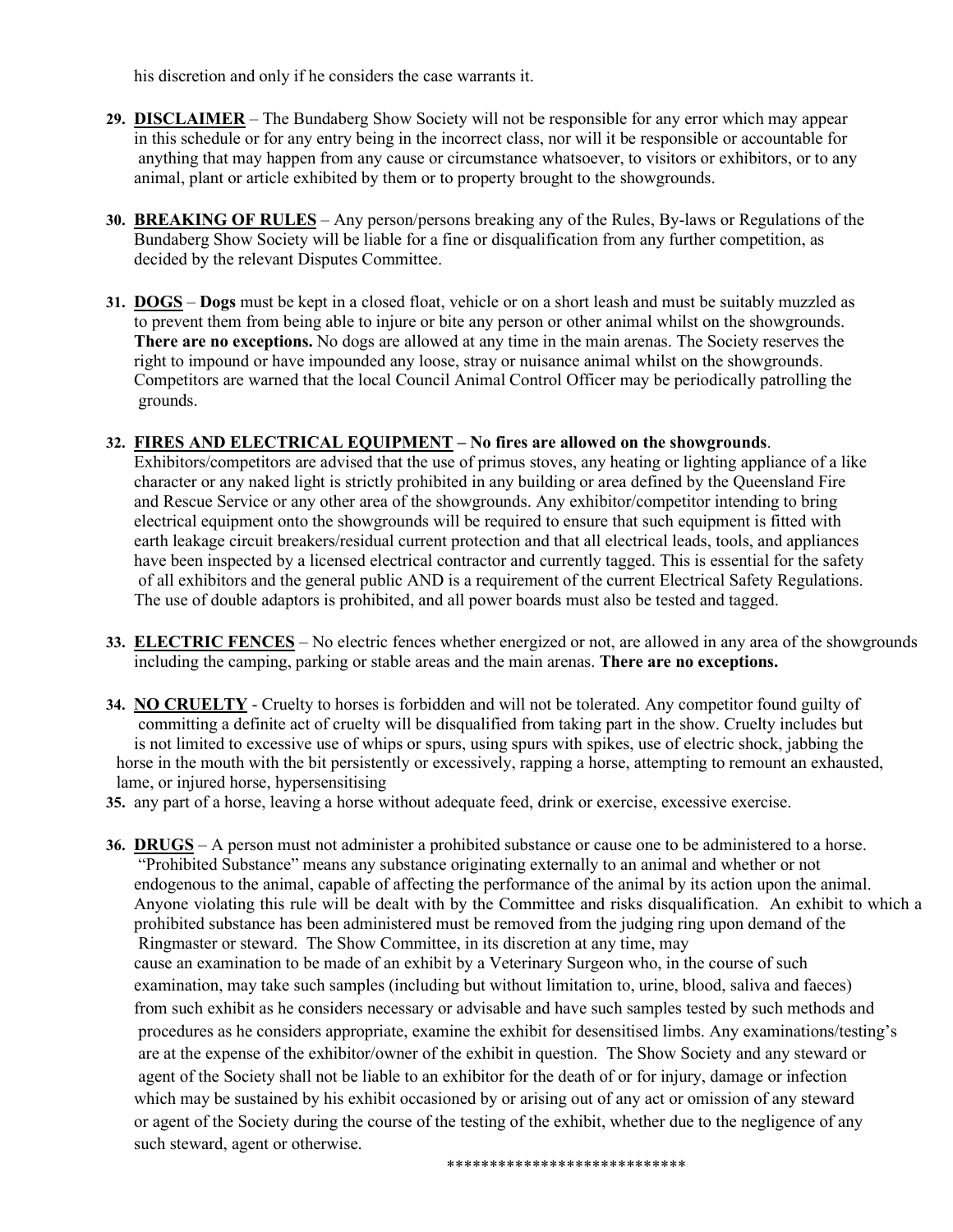#### **BIOSECURITY INFORMATION**

Horse exhibitors must present a Horse Health Declaration, Waybill and/or Queensland Travel Permit when moving onto any QCAS affiliated agricultural society showgrounds.

It is compulsory to complete a Horse Health Declaration for ALL horses entering any QCAS affiliated agricultural society showgrounds.

All QCAS affiliated agricultural societies have developed a comprehensive Agricultural Show Biosecurity Plan and all event organisers, competitors and spectators have a joint responsibility to ensure the successful implementation of a biosecurity plan.

PLEASE NOTE: A Horse Health Declaration is printed in this Schedule for completion and signature by the exhibitor.

Horse Health Declarations, the current QCAS Hendra Virus Biosecurity Policy Statement and Fact Sheet are available at [www.queenslandshows.com.au](http://www.queenslandshows.com.au/) .

Please ensure that you complete the Horse Health Declaration and return same to our office either at the time of forwarding your application for stables/camping or when obtaining your first event tickets. Please note that we will retain copies of submitted Declarations on file. Please also note that you may not compete until you have lodged a completed and signed Horse Health Declaration with our Show Society. We will be taking steps to ensure that your Declaration has been lodged prior to competing.

Animals demonstrating signs of illness MUST NOT enter our grounds. Should anyone observe an animal

showing signs of illness, you should immediately contact our office.

Should it be necessary to instigate a lockdown of our grounds, any person refusing to stay is required to lodge their details with our office prior to leaving, to enable contact to be made with that person should it become essential. Please note our Society will not be responsible for any costs to any person remaining during the lockdown period.

To minimize the possibility of spread of any disease during our show, we request competitors to follow the procedures below:

- 1. Minimize your contact and your horses' contact with other people's horses.
- 2. Monitor and restrict public access to your animals where practical. Encourage any public having contact with your animals to wash their hands.
- 3. Carry your own personal protective equipment such as disposable gloves, overalls, boots, boot covers, safety glasses, face masks etc. **\*\*\*\*\*\***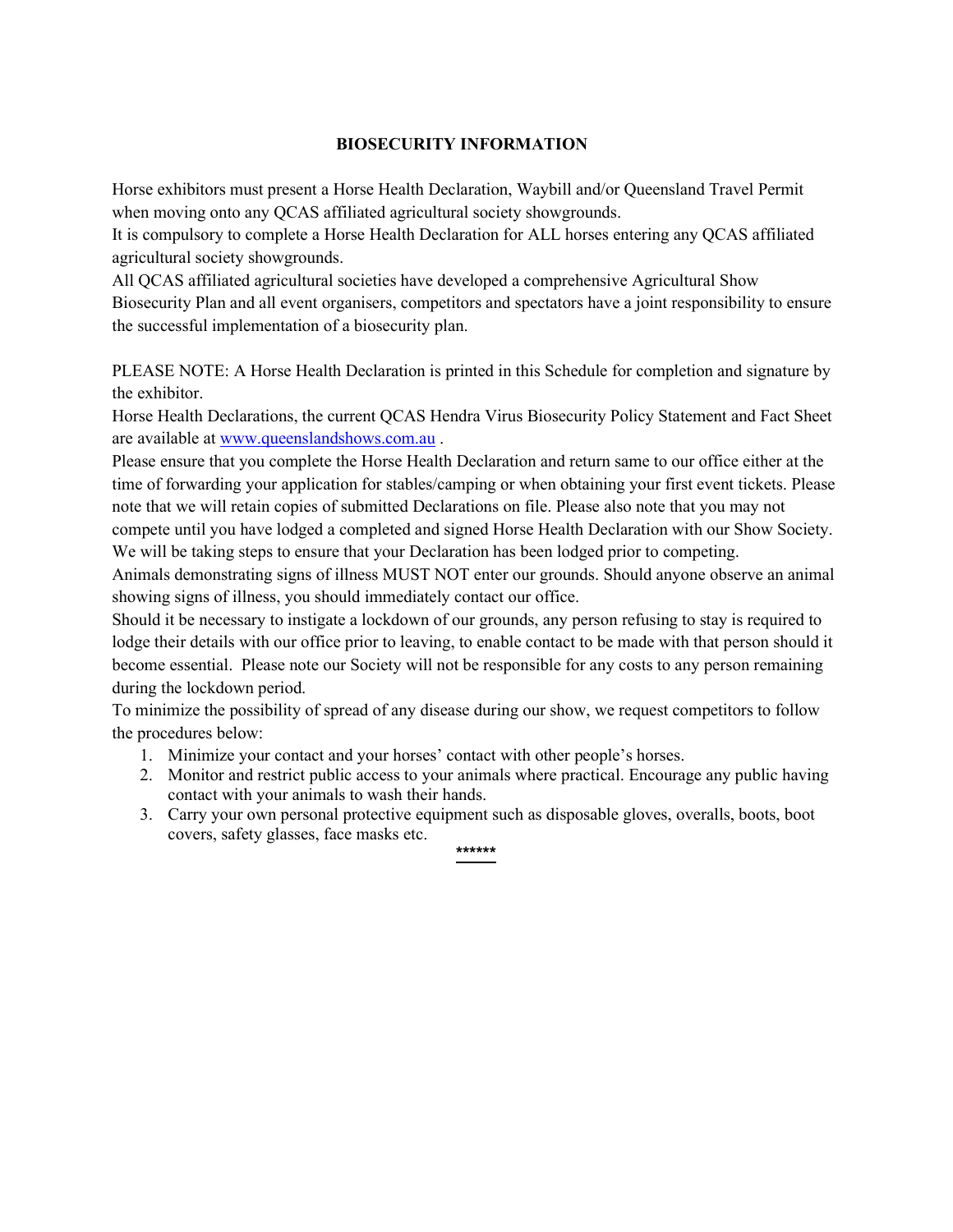# **Bundaberg AP&I Society Release & Waiver of Liability**

#### *By signing hereunder, I confirm that I have read and understand the contents of this waiver.*

I understand and acknowledge that team penning can be a dangerous activity.

I understand and acknowledge that serious INJURY or DEATH may result from competing at the Bundaberg Show Society Team Penning on 27<sup>th</sup> May 2022.

I understand and acknowledge *that I ride at my own risk.*

I understand and acknowledge the rules and safety requirements of the activities in which to participate.

#### **Conduct:**

I understand and acknowledge *not* to compete whilst under the influence of alcohol or drugs.

I understand *not* to ride in a dangerous manner which may cause injury to others or myself.

#### **NAME OF COMPETITOR/S TEAM PENNING:**

| ī.      |  |
|---------|--|
| ⌒<br>∠. |  |
| ∍<br>s. |  |

#### **Effect of the document:**

I understand that my signature to this document constitutes a complete and unconditional release of all liability of the Bundaberg Show Society to the greatest extent allowed by law in the event of me and/or the children under my care against suffering injury or death.

| Signature of Rider Signature of Guardian (if Required) | Dated |
|--------------------------------------------------------|-------|
| Signature of Rider Signature of Guardian (if Required) | Dated |
| Signature of Rider Signature of Guardian (if Required  | Dated |